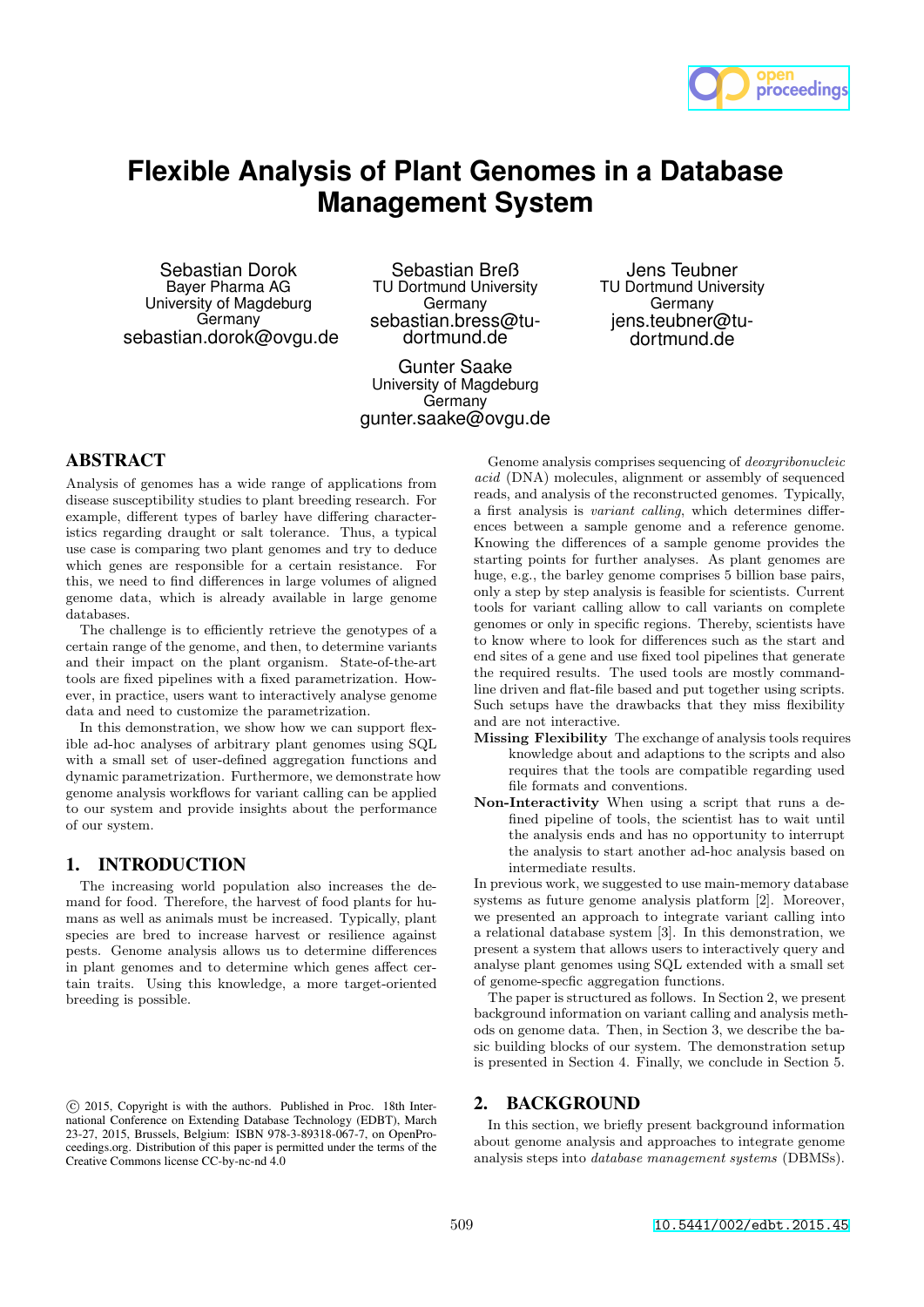

Figure 1: General genome analysis process.

#### 2.1 Genome Analysis

Genome analysis consists of at least four steps. We depict these four steps in Figure 1. In the DNA sequencing step information encoded in DNA molecules is made digitally readable by translating DNA macromolecules into strings of A's, C's,' G's, and T's that encode the nucleo*bases A*denine, *C*ytosine, *G*uanine, and *T*hymine, respectively. State-of-the-art DNA sequencers are capable to sequence billions of bases in short time, which increases the amount of genome data to analyse dramatically. Unfortunately, DNA sequencers are not capable to sequence complete DNA molecules at once, but only in small, overlapping pieces. These DNA pieces are called *reads* and have a short length of about 100 base pairs that is rather small compared to the size of a complete genome such as the barley genome with 5 billion base pairs. In order to perform genome analyses, in a second step, DNA molecules must be restored after DNA sequencing from the short reads. After alignment, analysis of genomes starts. Because human or plant genomes are huge, only interesting sites in the genome are analysed at first. To identify such interesting sites, differences between sample genomes and the used reference genome are determined and a variant is called in case a difference is reliable. Such differences can be base exchanges at single genome sites, so called *single nucleotide polymorphisms* (SNPs), or *insertions and deletions* (InDels) of bases regarding the reference genome [6]. At variant sites, further downstream analysis takes place that often requires further data sources to determine the effect of a certain variant. For example, a mutation in a certain barley gene influences the number of spikes of a barley plant [4]. Often, downstream analysis is supported by visualization tools such as IGV that allow scientists to visually inspect and navigate through the genome. In Figure 1, a possible visualization of aligned and annotated genome sequencing data is sketched below the single process steps.

#### 2.2 Related Work

There are several approaches to support genome analysis using database technology. Most of them concentrate on the integration capabilities of DBMSs. For example, Atlas [9] or BioWarehouse [5] integrate heterogeneous data sources using relational database systems and provide specialized APIs to load and access data.

Other approaches aim at integrating genome analysis steps into the database system. Rheinländer et al. present a special join operator that can be used to compute sequence alignments [7]. Wandelt et al. present an approach to perform similarity searches on thousands of genomes [11]. Therefore they use a special index structure that supports fast similarity searches and further allows for impressive compression ratios. In contrast, our approach aims at using minimal-invasive extension mechanisms to provide genome analysis functionality within a relational database system. The approaches can complement each other.

An approach by Rhöm et al. also uses relational databases to primarily store genome data [8]. Therefore, the authors experiment with a special *file wrapper* functionality of SQL Server 2008 to demonstrate how to access data stored in flat files via a DBMS. Additionally, the authors introduce special user-defined functions to manipulate tables and aggregate data items that allow for genome analysis using SQL. Thereby, the authors remark that the performance is problematic due to processing overhead and missing parallelization of user-defined functions. In contrast, our approach is based on main-memory database technology as platform to provide high-performance genome data management. Moreover, we store data directly in the database and use a basecentric database schema to efficiently support genome analysis tasks. Furthermore, we use only user-defined aggregation functions to implement genome-specific analysis tasks.

#### 3. SYSTEM OVERVIEW

In this section, we sketch the basic building blocks of our demonstrator. First, we introduce the database schema used to represent aligned genome data. Then, we present extensions to support genome analysis tasks. Finally, we show how to call SNPs using a custom-aggregation function and how we support dynamic parametrization.

## 3.1 Database Schema for Aligned Genomes

We use an extended version of the database schema that we presented in previous work for genomes where a reference sequence consists of one contiguous region, such as a single human chromosome or small bacteria genomes [3]. Nevertheless, most animal and plant genomes consist of several contiguous sequences (e.g., chromosomes). This significantly complicates the schema, but is necessary to support variant calling on genomes in general. In Figure 2, we depict the extended entity-relationship schema. We introduced further hierarchies to better represent reference\_genomes. Not for all genomes a complete reference sequence is known. For example, the reference sequence of barley consists of thousands of known contiguous sequences that have a known order but unknown gaps between them. To represent these contiguous sequences, we introduced the entity contig. Moreover, we integrated an entity to represent sample\_genomes.

An aligned sample genome consists of millions of reads, that are aligned to a certain site in a reference genome. Instead of storing the alignment information per read, we split up every aligned read into its single bases and store each base and its mapping to the reference genome separately. In our base-centric database schema, these single bases are represented by the sample\_base entity. The same idea is used to store the reference\_bases of a reference genome that consists of contiguous regions instead of reads.

#### 3.2 SQL Genome Extensions

To perform genome analysis tasks using SQL, we have to extend our DBMSs with genome-specific functionality. We use the concept of user-defined aggregation [12] to integrate the required analysis extensions into the DBMS and to make it available via SQL. In combination with our basecentric database schema, we can perform read- or genomesite-specific analyses by grouping and aggregating bases.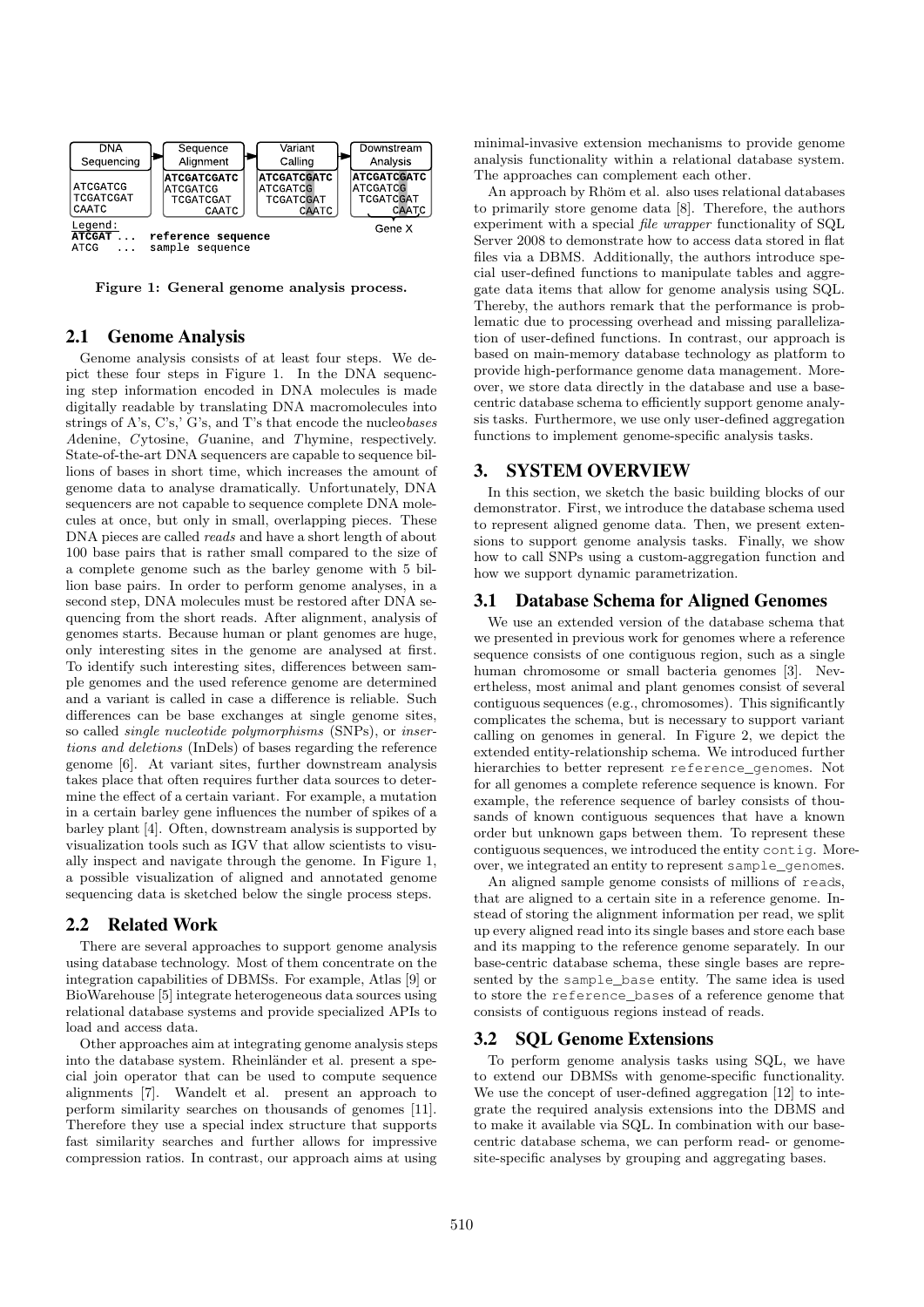

Figure 2: Database schema for aligned genomes showing the association between reference and sample genomes.

In order to call SNPs, we first need to call genotypes. Therefore, we implemented an aggregation function *genotype*, which consumes all bases of a sample genome at a certain position in the genome and determines which genotype is the likeliest at that position. For example, adenine, thymine, cytosine, guanine, or a combination of these bases in case of heterozygous genotypes. We use a frequency based genotype calling algorithm, which is the quasi standard for high coverage genome data [6].

For manual investigation or post processing, it is often necessary that specific reads or the computed genotypes in a certain region can be constructed from the database. Therefore, we propose a user-defined aggregation function *concat bases*, which concatenates the (computed) bases to reconstruct the sequence, e.g., for the same read\_id.

Especially, for the analysis of InDels, it is relevant to consider the bases around potential InDels. DNA sequencers have problems reading sequences of bases of the same kind. InDels in such *homopolymer* regions are more likely to be sequencing errors than real variations in the genome. To detect such regions, we integrated a new aggregation function that identifies homopolymer regions.

#### 3.3 SNP Calling

In this section, we explain how to use our database schema and our genome extensions for SQL to call SNPs in a specific genome region.

The goal of SNP calling is to find differences in a sample genome compared to a reference genome, often in coding regions that contain genes. For this, the SNP caller needs to compute the genotype on each position of the aligned sample genome. Our database schema provides simple base-wise access to sample and reference genomes. Therefore, we only have to join the sample\_base table with the reference\_base table on the reference id, contig id, and the position in the reference genome. In order to avoid wrong SNP calls, we exclude reads where the alignment algorithm detected an insertion by filtering sample bases with an insert\_offset  $> 0$ . Then, we group the sample bases by their position and their respective reference base nd aggregate the sample bases with our aggregation function *genotype*. Finally, we retrieve the variants by comparing the reference base with the computed sample genotype (the called genotype). We illustrate this procedure in an example query in Listing 1.

| $\mathbf{1}$<br>$\overline{2}$ | SELECT r.position, r.base as reference_base,<br>genotype (s.base) as sample_genotype |
|--------------------------------|--------------------------------------------------------------------------------------|
| 3                              | FROM sample_base s JOIN reference_base r ON                                          |
| $\overline{4}$                 | $r. reference_qenome_id = s. reference_qenome_id AND$                                |
| 5                              | $r.$ contig_id = s.contig_id AND                                                     |
| 6                              | $r$ , position = $s$ , alignment position                                            |
| 7                              | <b>WHERE</b> s.insert offset = $0$                                                   |
| 8                              | GROUP BY r.position, r.base                                                          |
|                                | 9   HAVING reference_base <> sample_genotype;                                        |

#### Listing 1: Query for SNP calling

Based on this query, further analysis queries can be derived. For example, the analyst could reconstruct certain reads in a region of interest, which was discovered by the first query, using our *concat bases* function. In order to concat bases in a sensible way, we have to guarantee the correct order of bases within a group. Therefore, we use a sort-based grouping approach with the knowledge that all bases within one read reside in the correct order in main memory.

#### 3.4 Dynamic Parametrization

Variant callers typically have many parameters, which customize their behaviour. We support dynamic customization in two ways. First, we can express some parameters (e.g., the consideration of InDels) as simple filter conditions in SQL. Second, the user can set environment variables (e.g., the frequency threshold for the genotype function). For result reproducibility, we include the parametrization as meta data in the query result.

#### 3.5 Putting it all together

With the previously introduced building blocks, users have the ability to analyse genome data in a flexible and interactive way using SQL statements. For example, users can call SNPs using the SQL query presented in Listing 1 and apply additional filter criteria to limit the SNP calling to a genome region of interest. Afterwards, users can check the sequencing coverage in the considered genome region or extract some genotype statistics to validate the variant calling result. Additionally, users can extract the sequences of reads in the genome region of interest. We depict an excerpt of possible analysis tasks and their possible combinations in Figure 3.

#### 4. DEMONSTRATION SETUP

During the demonstration, we will remotely access a server, which runs our system. The server has two Intel Xeon CPUs (E5-2609 v2) @ 2.50GHz and 256GB of main memory @1333 MHz. We implemented our flexible variant calling on plant genomes by integrating our database schema and our aggregation functions in CoGaDB, a column-oriented, GPU accelerated, main-memory DBMS [1]. As evaluation database, we use Harrington barley genome data. We will demonstrate the following aspects in our setup:

Minimal Invasive Extensions and Flexibility: We show the audience how database technology can support